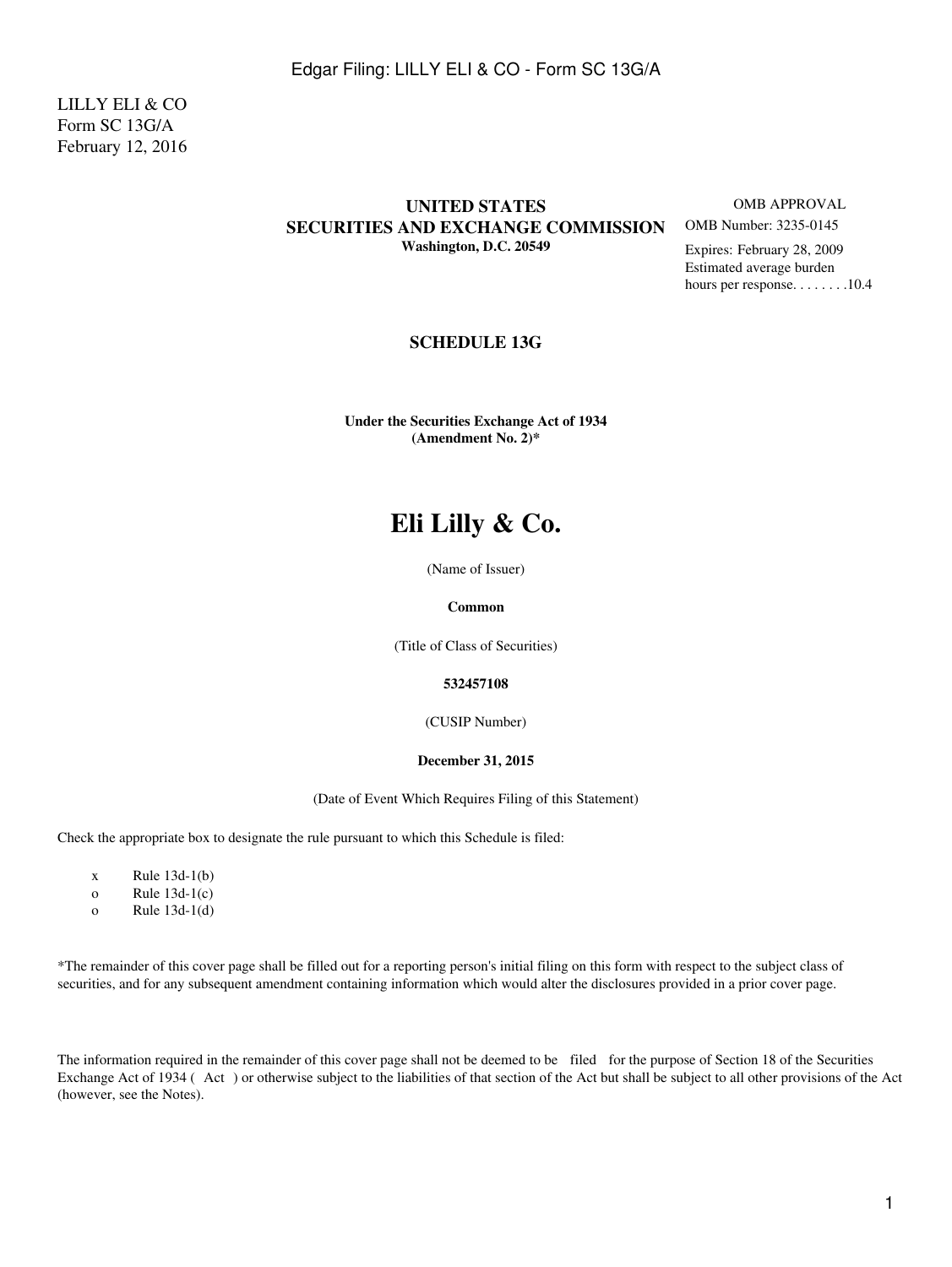**Persons who respond to the collection of information contained in this form are not required to respond unless the form displays a currently valid OMB control number.**

SEC 1745 (3-06)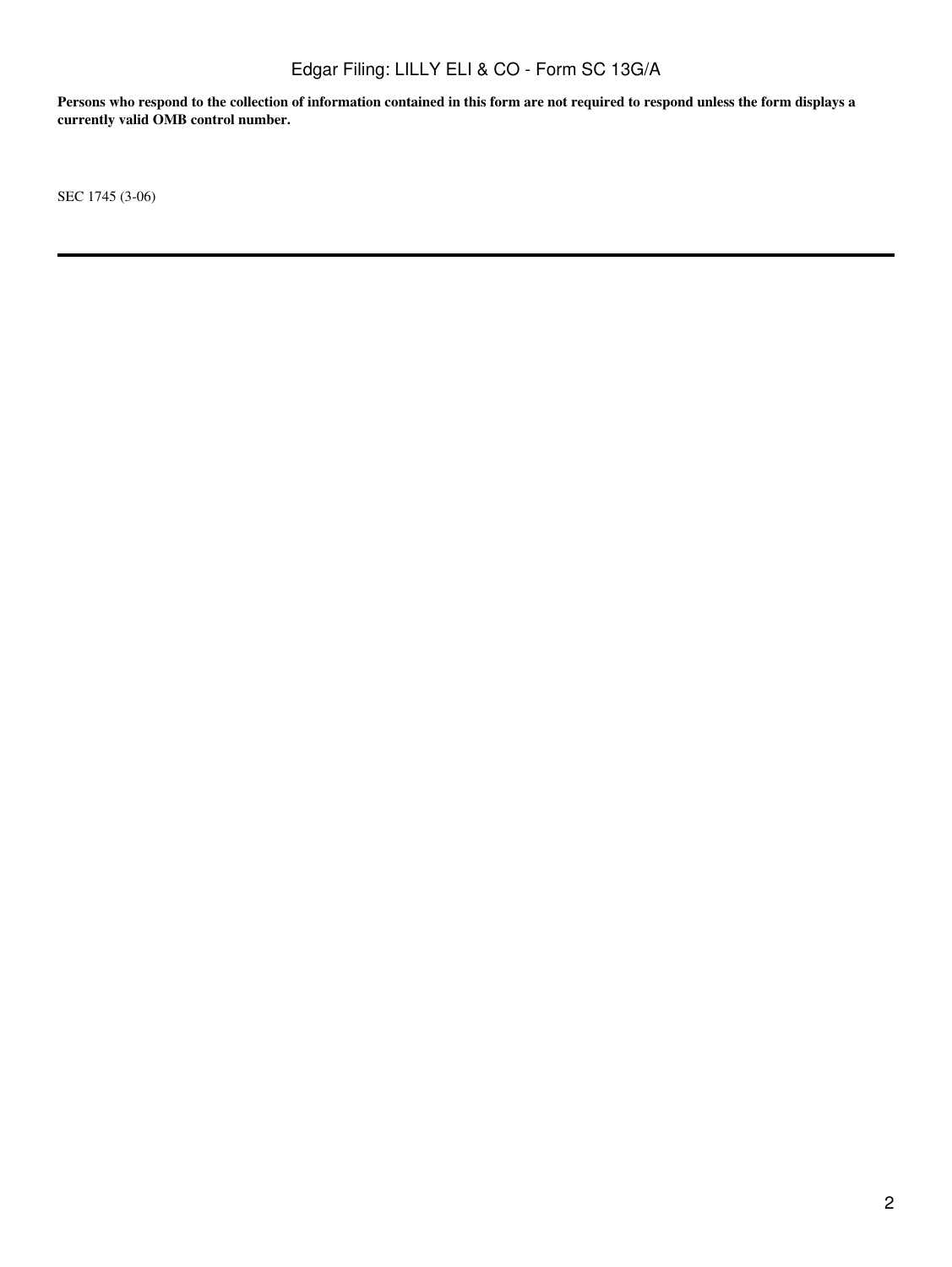### CUSIP No. 532457108

| 1.                                                                                             | Names of Reporting Persons.<br>I.R.S. Identification Nos. of above persons (entities only). |                                                                                                     |                                              |  |  |
|------------------------------------------------------------------------------------------------|---------------------------------------------------------------------------------------------|-----------------------------------------------------------------------------------------------------|----------------------------------------------|--|--|
|                                                                                                | PRIMECAP Management Company 95-3868081                                                      |                                                                                                     |                                              |  |  |
| 2.                                                                                             | (a)<br>(b)                                                                                  | Check the Appropriate Box if a Member of a Group (See Instructions)<br>$\mathbf{o}$<br>$\mathbf{o}$ |                                              |  |  |
| 3.                                                                                             | SEC Use Only                                                                                |                                                                                                     |                                              |  |  |
| 4.                                                                                             | Citizenship or Place of Organization<br>225 South Lake Ave., #400, Pasadena, CA 91101       |                                                                                                     |                                              |  |  |
|                                                                                                | 5.                                                                                          |                                                                                                     | Sole Voting Power<br>11,365,505              |  |  |
| Number of<br><b>Shares</b><br>Beneficially by<br>Owned by<br>Each<br>Reporting<br>Person With: | 6.                                                                                          |                                                                                                     | <b>Shared Voting Power</b><br>$\theta$       |  |  |
|                                                                                                | 7.                                                                                          |                                                                                                     | Sole Dispositive Power<br>57,654,392         |  |  |
|                                                                                                | 8.                                                                                          |                                                                                                     | Shared Dispositive Power<br>$\boldsymbol{0}$ |  |  |
| 9.                                                                                             | Aggregate Amount Beneficially Owned by Each Reporting Person<br>57,654,392                  |                                                                                                     |                                              |  |  |
| 10.                                                                                            | Check if the Aggregate Amount in Row (9) Excludes Certain Shares (See Instructions) o       |                                                                                                     |                                              |  |  |
| 11.                                                                                            | Percent of Class Represented by Amount in Row (9)<br>5.20%                                  |                                                                                                     |                                              |  |  |
| 12.                                                                                            | Type of Reporting Person (See Instructions)<br>IA                                           |                                                                                                     |                                              |  |  |
|                                                                                                |                                                                                             |                                                                                                     |                                              |  |  |

2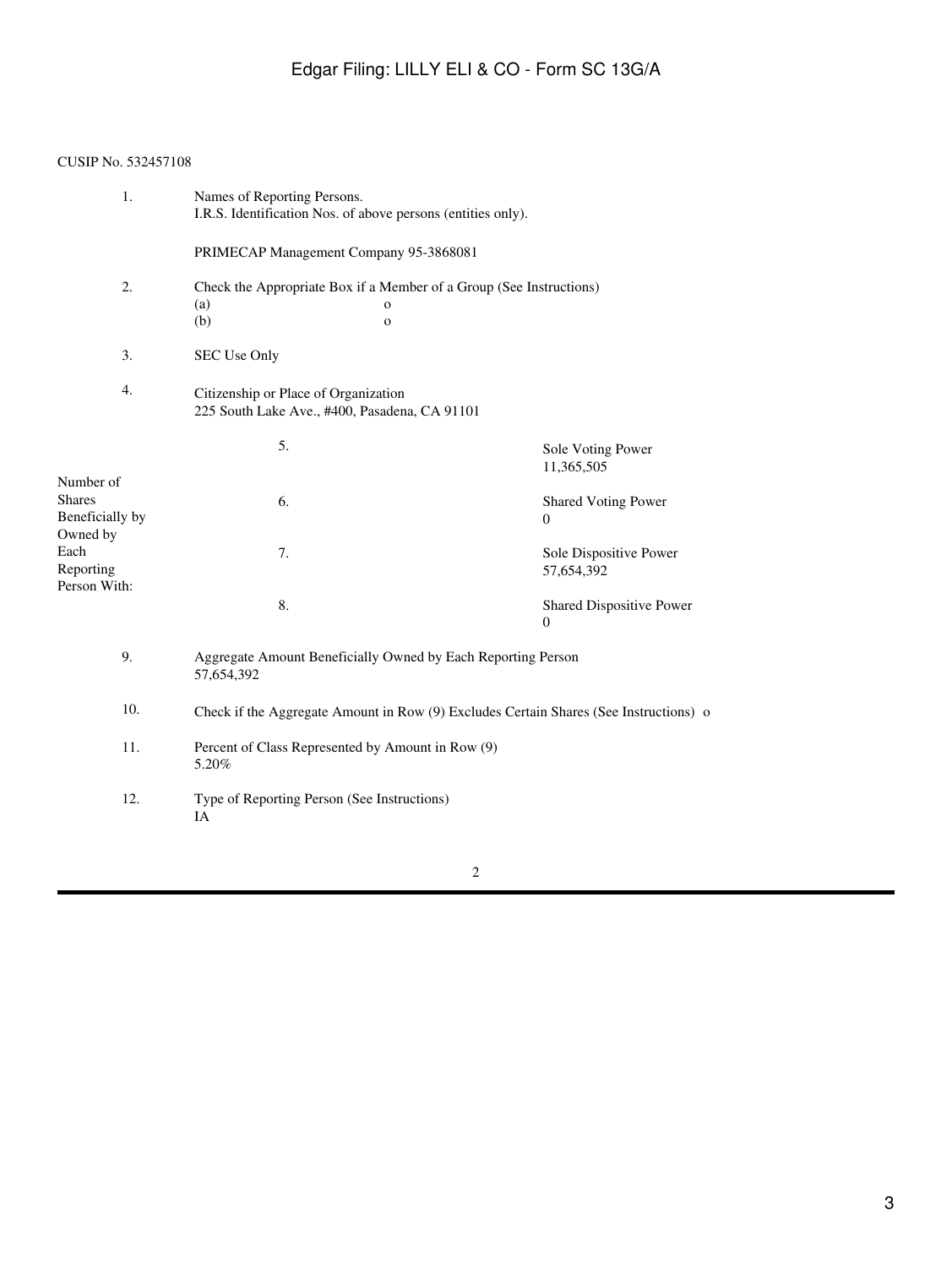| Item 1. |                                                                                                                        |                                                                                                   |                                                                                                                     |  |
|---------|------------------------------------------------------------------------------------------------------------------------|---------------------------------------------------------------------------------------------------|---------------------------------------------------------------------------------------------------------------------|--|
|         | (a)                                                                                                                    | Name of Issuer<br>Eli Lilly & Co.                                                                 |                                                                                                                     |  |
|         | (b)                                                                                                                    | Address of Issuer s Principal Executive Offices<br>Lilly Corporate Center, Indianapolis, IN 46285 |                                                                                                                     |  |
|         |                                                                                                                        |                                                                                                   |                                                                                                                     |  |
| Item 2. |                                                                                                                        |                                                                                                   |                                                                                                                     |  |
|         | (a)                                                                                                                    |                                                                                                   | Name of Person Filing<br>PRIMECAP Management Company<br>Address of Principal Business Office or, if none, Residence |  |
|         |                                                                                                                        |                                                                                                   |                                                                                                                     |  |
|         | (b)                                                                                                                    |                                                                                                   | 225 South Lake Ave., #400, Pasadena, CA 91101                                                                       |  |
|         |                                                                                                                        |                                                                                                   |                                                                                                                     |  |
|         | (c)                                                                                                                    | U.S.A.                                                                                            | Citizenship                                                                                                         |  |
|         | (d)                                                                                                                    | Title of Class of Securities                                                                      |                                                                                                                     |  |
|         |                                                                                                                        | Common                                                                                            |                                                                                                                     |  |
|         | (e)                                                                                                                    | <b>CUSIP</b> Number                                                                               |                                                                                                                     |  |
|         |                                                                                                                        | 532457108                                                                                         |                                                                                                                     |  |
|         |                                                                                                                        |                                                                                                   |                                                                                                                     |  |
| Item 3. | If this statement is filed pursuant to $\S$ 240.13d-1(b) or 240.13d-2(b) or (c), check whether the person filing is a: |                                                                                                   |                                                                                                                     |  |
|         |                                                                                                                        |                                                                                                   | Broker or dealer registered under section 15 of the Act (15 U.S.C.                                                  |  |
|         | (a)                                                                                                                    | $\mathbf{o}$                                                                                      | 78o).                                                                                                               |  |
|         | (b)                                                                                                                    | $\mathbf 0$                                                                                       | Bank as defined in section $3(a)(6)$ of the Act (15 U.S.C. 78c).                                                    |  |
|         |                                                                                                                        |                                                                                                   | Insurance company as defined in section $3(a)(19)$ of the Act (15                                                   |  |
|         | (c)                                                                                                                    | $\mathbf O$                                                                                       | U.S.C. 78c).                                                                                                        |  |
|         | (d)                                                                                                                    | $\mathbf O$                                                                                       | Investment company registered under section 8 of the Investment                                                     |  |
|         |                                                                                                                        |                                                                                                   | Company Act of 1940 (15 U.S.C 80a-8).                                                                               |  |
|         | (e)                                                                                                                    | X                                                                                                 | An investment adviser in accordance with $\S 240.13d-1(b)(1)(ii)(E)$ ;                                              |  |
|         | (f)                                                                                                                    | $\mathbf{o}$                                                                                      | An employee benefit plan or endowment fund in accordance with                                                       |  |
|         |                                                                                                                        |                                                                                                   | $§240.13d-1(b)(1)(ii)(F);$                                                                                          |  |
|         | (g)                                                                                                                    | $\mathbf 0$                                                                                       | A parent holding company or control person in accordance with §                                                     |  |
|         |                                                                                                                        |                                                                                                   | $240.13d-1(b)(1)(ii)(G);$                                                                                           |  |
|         | (h)                                                                                                                    | $\mathbf{o}$                                                                                      | A savings associations as defined in Section 3(b) of the Federal                                                    |  |
|         |                                                                                                                        |                                                                                                   | Deposit Insurance Act (12 U.S.C. 1813);                                                                             |  |
|         | (i)                                                                                                                    | $\mathbf O$                                                                                       | A church plan that is excluded from the definition of an investment                                                 |  |
|         |                                                                                                                        |                                                                                                   | company under section $3(c)(14)$ of the Investment Company Act of                                                   |  |
|         |                                                                                                                        |                                                                                                   | 1940 (15 U.S.C. 80a-3);                                                                                             |  |
|         | (j)                                                                                                                    | $\mathbf 0$                                                                                       | Group, in accordance with $\S 240.13d-1(b)(1)(ii)(J)$ .                                                             |  |
|         |                                                                                                                        |                                                                                                   |                                                                                                                     |  |
|         |                                                                                                                        |                                                                                                   | $\mathbf{a}$                                                                                                        |  |
|         |                                                                                                                        |                                                                                                   |                                                                                                                     |  |

3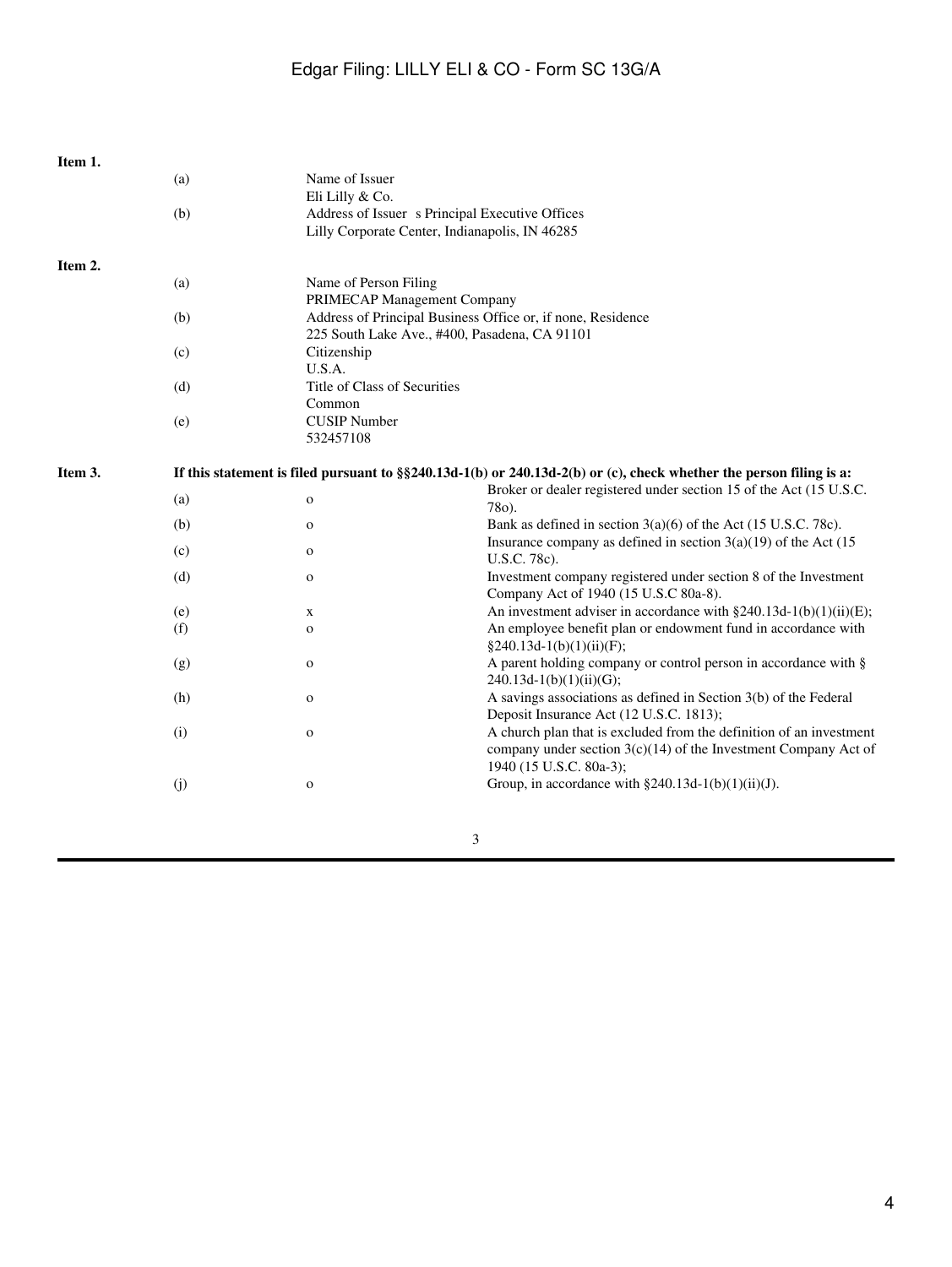#### **Item 4. Ownership.**

Provide the following information regarding the aggregate number and percentage of the class of securities of the issuer identified in Item 1. (a) Amount beneficially owned: 57,654,392. (b) Percent of class: 5.20%. (c) Number of shares as to which the person has: (i) Sole power to vote or to direct the vote 11,365,505. (ii) Shared power to vote or to direct the vote 0. (iii) Sole power to dispose or to direct the disposition of 57,654,392. (iv) Shared power to dispose or to direct the disposition of  $\Omega$ .

*Instruction.* For computations regarding securities which represent a right to acquire an underlying security *see* §240.13d-3(d)(1).

#### **Item 5. Ownership of Five Percent or Less of a Class**

If this statement is being filed to report the fact that as of the date hereof the reporting person has ceased to be the beneficial owner of more than five percent of the class of securities, check the following o.

*Instruction:* Dissolution of a group requires a response to this item.

#### **Item 6. Ownership of More than Five Percent on Behalf of Another Person.**

If any other person is known to have the right to receive or the power to direct the receipt of dividends from, or the proceeds from the sale of, such securities, a statement to that effect should be included in response to this item and, if such interest relates to more than five percent of the class, such person should be identified. A listing of the shareholders of an investment company registered under the Investment Company Act of 1940 or the beneficiaries of employee benefit plan, pension fund or endowment fund is not required.

#### **Item 7. Identification and Classification of the Subsidiary Which Acquired the Security Being Reported on By the Parent Holding Company**

If a parent holding company has filed this schedule, pursuant to Rule 13d-1(b)(ii)(G), so indicate under Item  $3(g)$  and attach an exhibit stating the identity and the Item 3 classification of the relevant subsidiary. If a parent holding company has filed this schedule pursuant to Rule 13d-1(c) or Rule 13d-1(d), attach an exhibit stating the identification of the relevant subsidiary.

#### **Item 8. Identification and Classification of Members of the Group**

If a group has filed this schedule pursuant to §240.13d-1(b)(1)(ii)(J), so indicate under Item 3(j) and attach an exhibit stating the identity and Item 3 classification of each member of the group. If a group has filed this schedule pursuant to §240.13d-1(c) or §240.13d-1(d), attach an exhibit stating the identity of each member of the group.

#### **Item 9. Notice of Dissolution of Group**

Notice of dissolution of a group may be furnished as an exhibit stating the date of the dissolution and that all further filings with respect to transactions in the security reported on will be filed, if required, by members of the group, in their individual capacity. See Item 5.